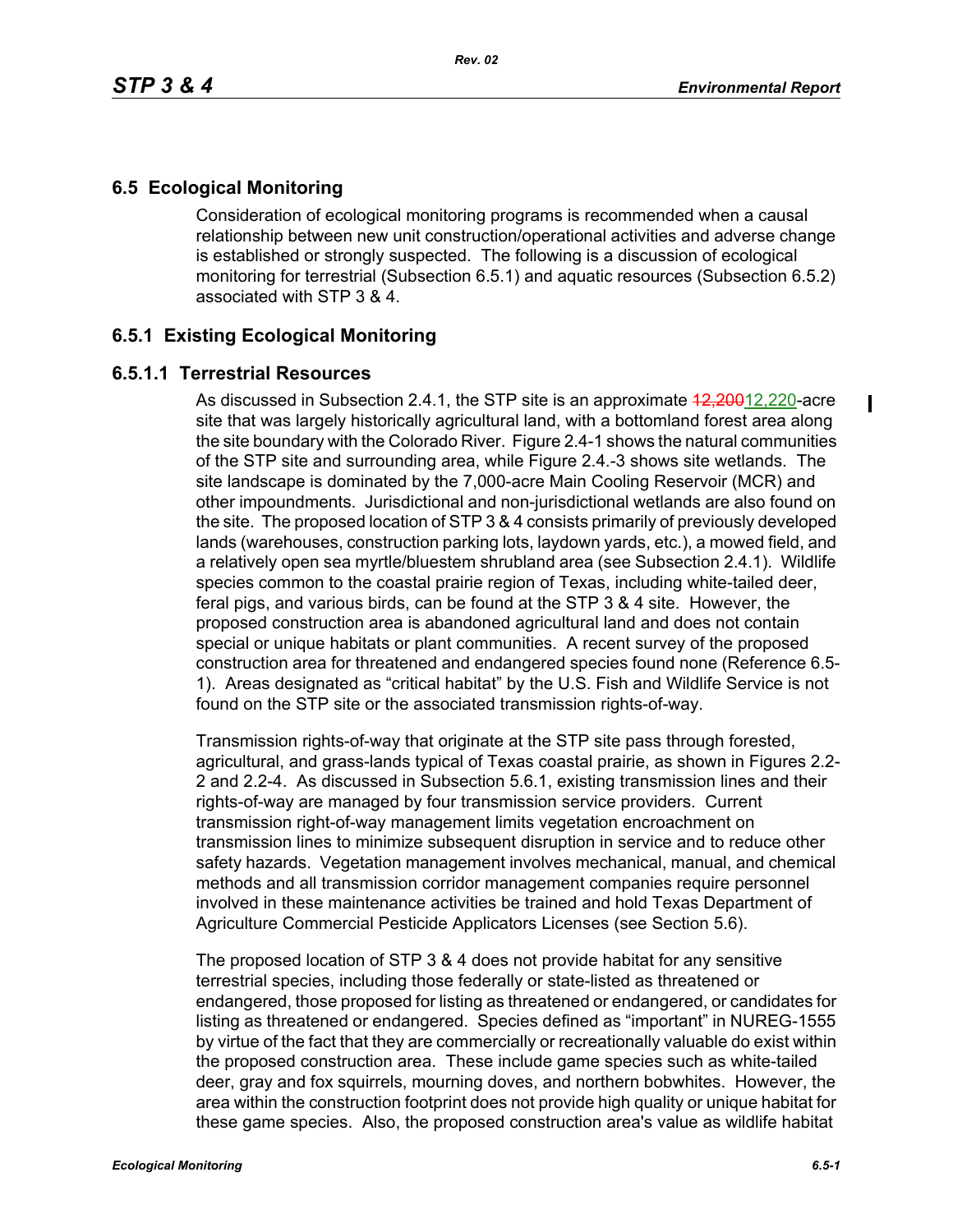is diminished by its proximity to STP 1 & 2 and associated infrastructure, with their human activity and noise.

A single non-jurisdictional wetland of 0.165-acre plus several drainage ditches are located within the construction footprint of STP 3 & 4 (Reference 6.5-1, see also Subsection 4.3.1). Other non-jurisdictional wetlands and the relocated Little Robbins Slough are near the construction footprint. No other important habitats as defined by NUREG-1555 exist within the proposed construction area.

Regulatory agencies have not required ecological monitoring of the STP site or its associated transmission rights-of-way since the period of reservoir filling (mid-1980s) and there is no ongoing monitoring.

#### **6.5.1.2 Aquatic Resources**

STPNOC is currently conducting studies of aquatic communities in the vicinity of the STP site to support the STP 3 & 4 license application to the NRC. These studies are to assess the potential environmental impact of licensing STP 3 & 4 as required by the National Environmental Policy Act. The following aquatic studies will be conducted over the 2007-2008 timeframe.

STPNOC has commissioned ENSR Corporation (Houston, Texas) to survey the fish of the MCR, shown in Figures 2.4-1 and 2.4-2. The 7,000-acre MCR will be sampled based on five fixed sampling stations (circulating water intake area, circulating water discharge area, makeup water area, central levee area, and blowdown area) and three distinct sections (or regions) of the MCR. Sampling began in spring 2007 and will be repeated quarterly (summer, fall, winter, spring) for one year.

Four diverse gear types are used to collect aquatic samples, ensuring that a range of habitats is sampled. Paired otter trawls are being used to sample five fixed and five random stations each quarter. Experimental monofilament gill nets (multiple panels, different mesh sizes) are used to sample each of the three MCR regions quarterly. A large (100-foot- long by 20-foot-long) purse seine is used to sample each region of the MCR each quarter. Standard wire minnow traps are used to sample small fish in the littoral zone of the MCR. These traps are placed adjacent to gill net sets in each region of the MCR on a quarterly basis. The study is intended to yield a list of fish species present, a measure of species richness, and an assessment of relative abundance, as indicated by catch-per-unit effort.

An impingement and entrainment study began in spring 2007 at the Circulating Water Intake Structure to assess potential seasonal impact on aquatic species from operations of the intake structure. These studies will continue to be conducted biweekly or monthly—depending on the season—for one year. Operations personnel will be assisting in the study by operating the traveling screens at frequencies selected to assess impingement on the screens.

Sampling of fish in the Colorado River was conducted beginning in late summer 2007 and will continue through the end of the year to assess fish populations in the lower Colorado River that may be impacted by operation of the Reservoir Makeup Pumping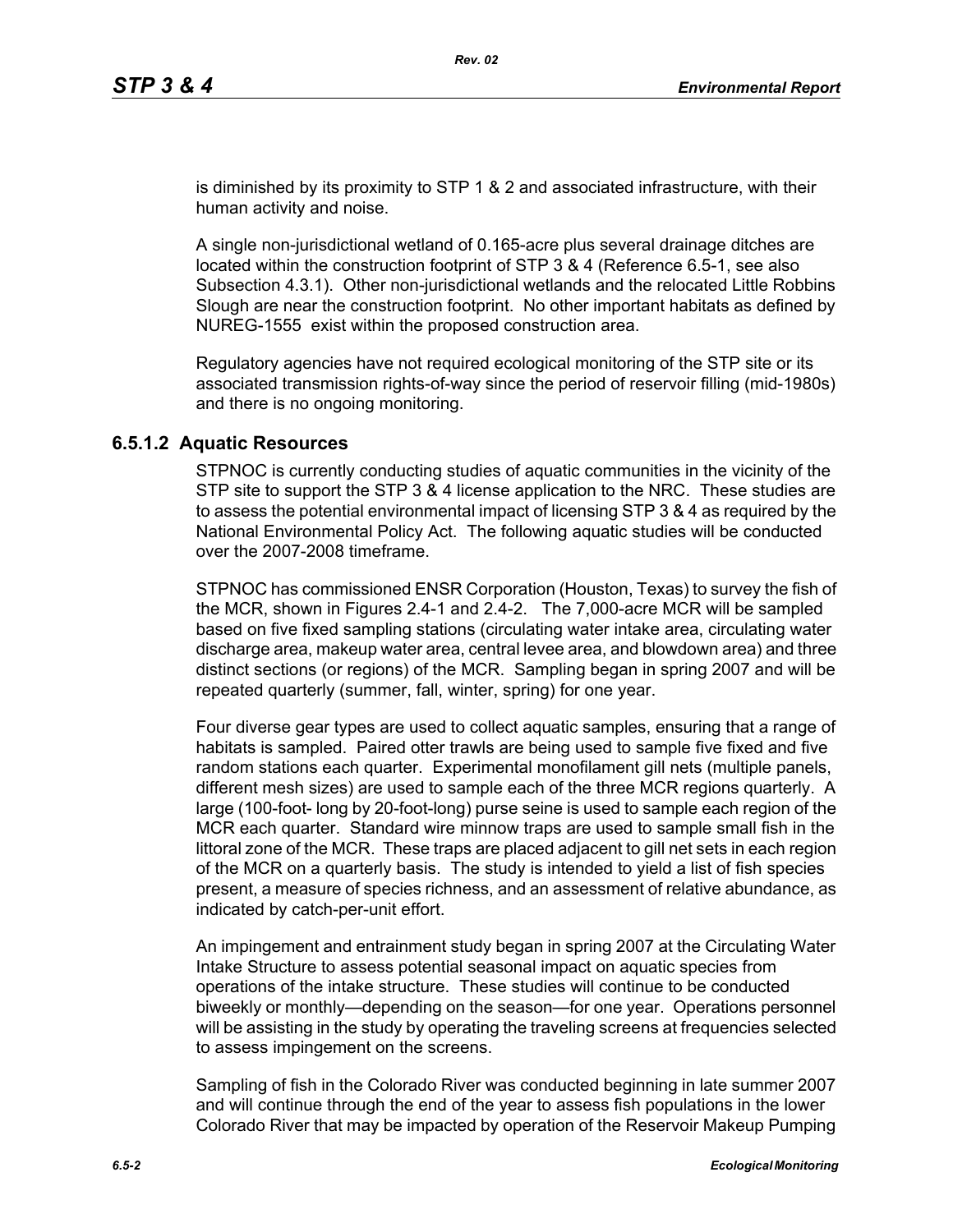Facility (RMPF). This sampling is intended to supplement lower Colorado River fish surveys planned by Texas Parks and Wildlife Department's (TPWD) Coastal Division. The TPWD initially planned to begin fish sampling in late spring or early summer of 2007, but now expects to begin sampling in 2008. Figure 2.4-2 shows the reach of the lower Colorado River that will be sampled by the TPWD.

### **6.5.2 Construction, Preoperational, and Operational Monitoring**

#### **6.5.2.1 Terrestrial Resources**

The STP 3 & 4 area consists primarily of previously developed lands, a mowed field, and abandoned agricultural lands that have converted to sea myrtle/bluestem shrubland. The resulting diversity of plant species in this area is relatively low. Similarly, the STP 3 & 4 area does not provide exclusive habitat for rare or important species; however, game species common to Texas coastal prairie may be minimally impacted. Therefore, construction will not reduce the local or regional diversity of plants or plant communities. The potentially impacted sea myrtle/bluestem shrubland in the construction footprint is also commonly available at other locations on the STP site as well as offsite. Thus, the potential displacement and construction-related mortality of wildlife will be small relative to regional wildlife populations. Within the construction footprint, one large drainage ditch will be relocated, and a small (<0.2 acre) non-jurisdictional wetland will be filled (see Subsection 4.3.1). Potential impacts to other wetlands in and near the STP 3 & 4 site will be minimized by best construction management practices employed by STPNOC during construction activities.

Operation of STP 3 & 4 will result in a 2-foot increase in water level in the MCR (see Subsection 4.3.1). However, this increase is not expected to negatively impact the waterbirds nesting on the internal dikes or the waterbirds that forage, drink, or rest in the reservoir.

No important species (other than previously discussed common game species) or habitats will be negatively impacted by construction or operation of STP 3 & 4. Since the plant community on the site does not comprise high quality habitat, monitoring of terrestrial plant and animal species during plant construction, preoperational, or postoperational periods is not warranted and is not proposed.

No new transmission rights-of-way outside the STP site will be constructed for STP 3 & 4, but some upgrading of conductors would be necessary. There would be small ecological impacts associated with noise/movement of construction equipment and workers involved in changing out conductors and replacement of towers by the transmission service providers. This kind of work normally involves a crew with several flatbed "conductor trucks" (carrying large cable spools) and large bucket trucks. A variety of birds, small mammals, and larger mammals (white-tailed deer) could be disturbed by this activity, but the impact of this disturbance in most circumstances would be trivial, for example animals moving away or avoiding the area for several days while crews are working. Nesting of some ground-nesting birds (e.g., Northern bobwhite, wild turkeys, meadowlark, horned lark, killdeer) could be disrupted if these species are present and if the work is carried out during spring/early summer nesting period. If work were carried out in non-nesting periods, impacts to ground-nesting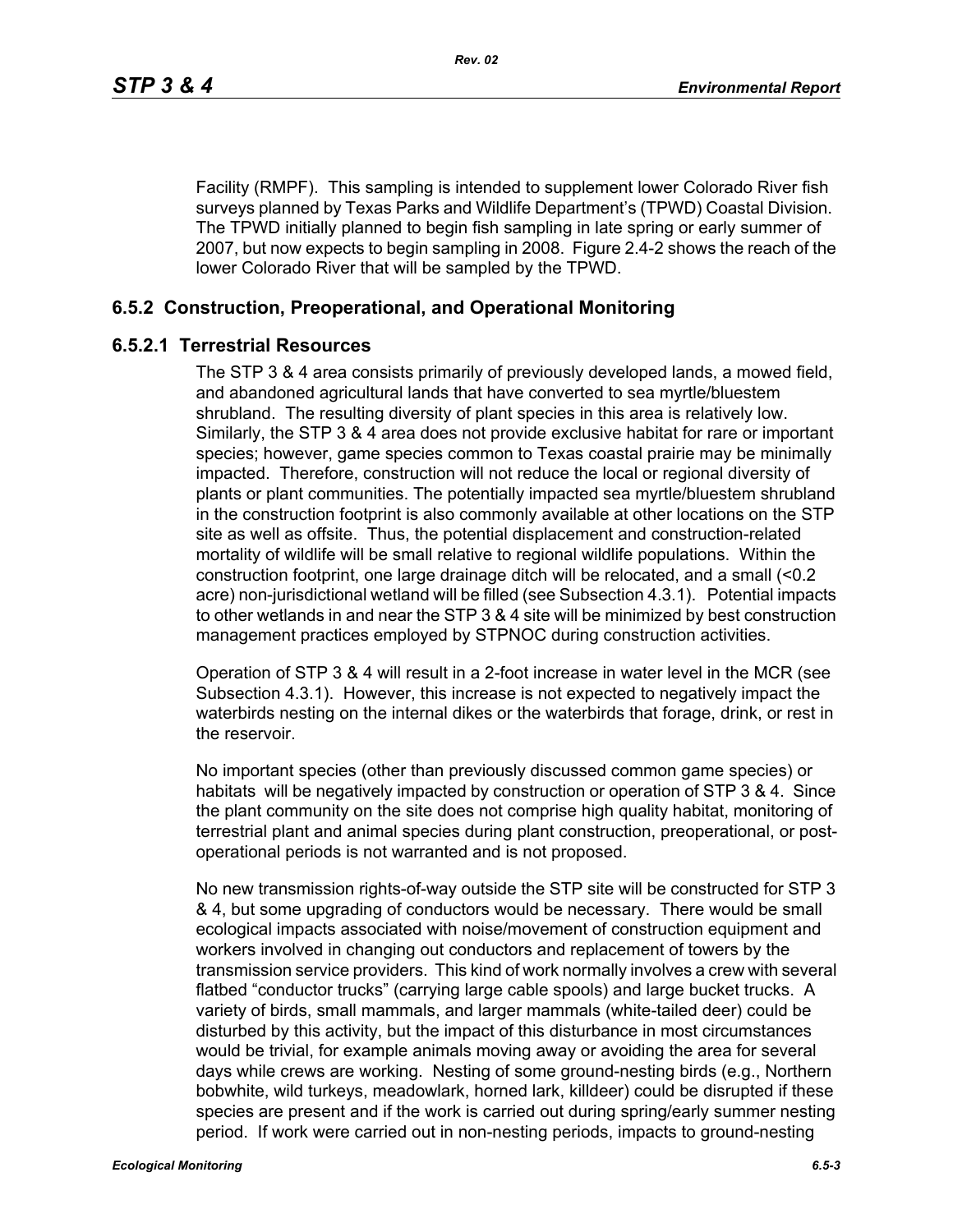birds could be avoided. Considering the relatively small amount of ground activity necessary for construction activities and the availability of alternative ground-nesting land, the impact is expected to be SMALL. Given the low level of anticipated impacts, monitoring is not warranted or proposed.

#### **6.5.2.2 Aquatic Resources**

As discussed in Subsection 4.3.2, construction of STP 3 & 4 will require filling a small, non-jurisdictional wetland and could impact several other small drainages in the construction area. It is possible that some disturbed soil from construction sites could be deposited as sediment in onsite wetlands, ditches, sloughs, and impoundments with storm water runoff. However, best construction management practices would reduce the amount of erosion and sedimentation associated with construction, and would limit impacts to aquatic communities in down-gradient water bodies. A Storm Water Pollution Prevention Plan that specifies methods for control of erosion and sedimentation will be in place before construction in accordance with Texas Commission of Environmental Quality guidelines (Reference 6.5-2). Given that no rare or unique aquatic species have been identified in the construction zone and any adverse impacts from construction will be small, localized, and temporary, STPNOC concludes that no monitoring of aquatic communities in the construction area is warranted.

Impacts of the STP 1 & 2 RMPF on aquatic communities were evaluated in the 1970s and 1980s (see Subsection 5.3.1), addressing NRC concerns about potential impingement and entrainment impacts during both wet (high-river flow) and dry (lowriver flow) periods. These studies encompass the range of Colorado River flow and salinity conditions. Because the historical studies cover the range of flow and salinity conditions experienced at the STP site and address impacts to both wet-year fish assemblages (more freshwater species) and dry-year fish assemblages (more marine/estuarine species), STPNOC believes no additional studies of impingement and entrainment are necessary. Impacts from STP 3 & 4 may be conservatively extrapolated from existing studies, adjusting for the additional volume of water pumped from the Colorado River to the MCR. Because the impacts of the STP RMPF have been assessed under a range of operating conditions and long-term monitoring of Matagorda Bay fish and shellfish populations suggests that STP 1 & 2 have had little or no impact on these populations (see Subsections 2.4.2 and 5.3.1), STPNOC has concluded that no additional aquatic monitoring is warranted.

As discussed in Subsections 5.3.1 and 5.3.2, no protected aquatic species should be affected by operation of STP 3 & 4. Some commercially and recreationally important finfish and shellfish (e.g., brown shrimp, blue crab, striped mullet, red drum) may be impinged or entrained at the RMPF during periods of low Colorado River stream flow. However, impacts are expected to be minimized because STPNOC diverts river water for MCR makeup during high-flow periods when these species are not present. Impingement and entrainment losses would be SMALL in any case, and would not destabilize important fish or shellfish communities, as demonstrated (see Subsections 2.4.2 and 5.3.1) by stable or expanding populations downstream in Matagorda Bay.